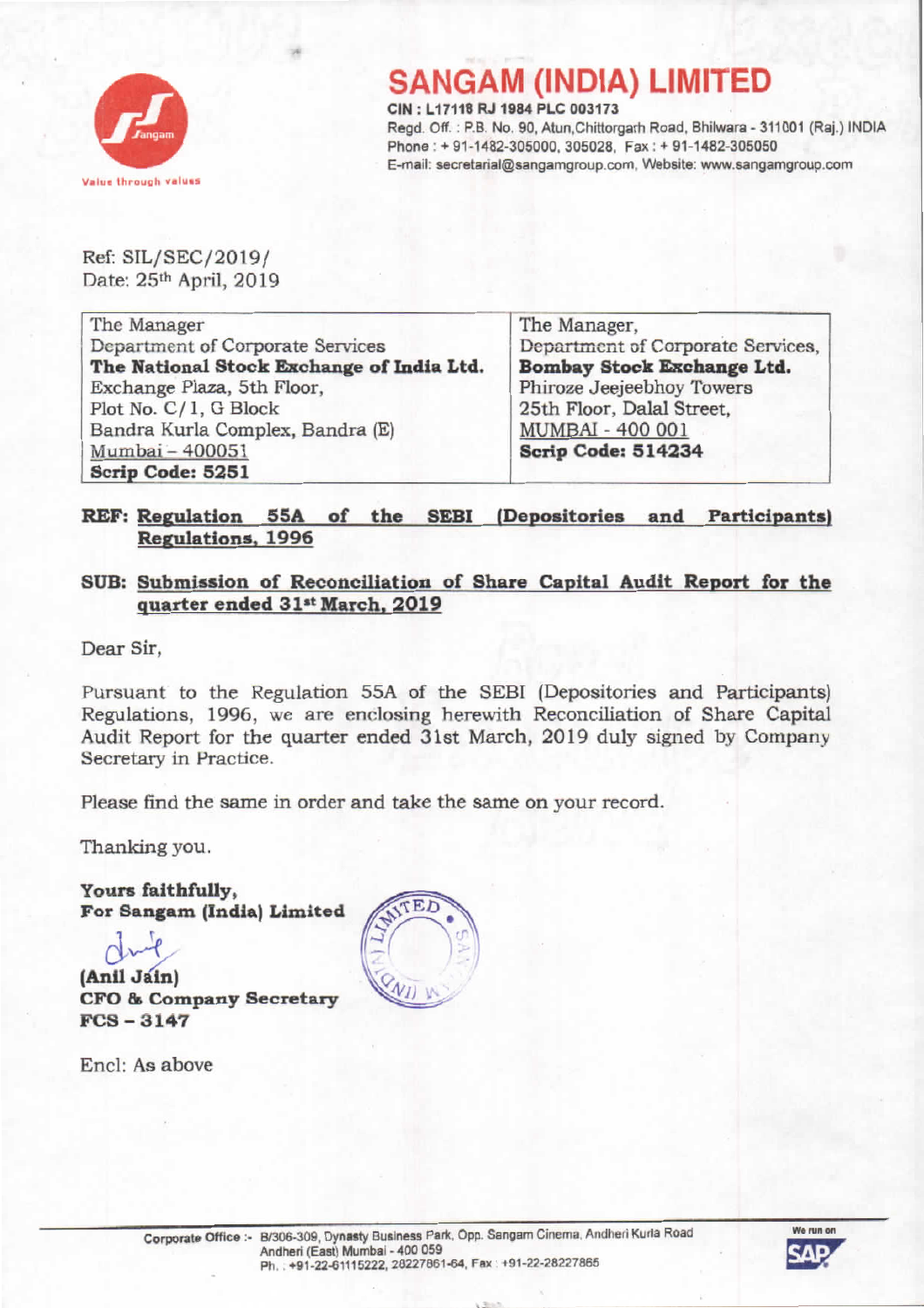**V.M. & ASSOCIATES** 

COMPANY SECRETARIES

Telephone: 0141-2370954 Email: cs.vmanda@gmail.com

## **RECONCILIATION OF SHARE CAPITAL AUDIT**

- $\mathbf{1}$ For Period Ended: **31st MARCH, 2019**  $\overline{2}$ ISIN : INE495C01010 3 Face Value:  $10/-$ 4 Name of the Company **SANGAM (INDIA) LIMITED** 5 **Registered Office Address** ATUN CHITTORGARH ROAD, P.B No 90, BHILWARA, RAJASTHAN-311001 6 ATUN CHITTORGARH ROAD, P.B No 90, BHILWARA. **Correspondence Address** RAJASTHAN-311001  $\overline{7}$ Telephone & Fax Nos. 01482-305028 8 **Email address** secretarial@sangamgroup.com 9 Names of the Stock Exchanges where the **BSE Ltd. &** company's securities are listed: **NSE Number of** % of Total shares **Issued Capital** 10 Issued Capital 3.94.21.559 100.00 11 Listed Capital (Exchange-wise) 3,94,21,559 100.00 (as per company records) Held in dematerialized form in CDSL  $12$ 56,60,417 14.36 13 Held in dematerialized form in NSDL 3,36,24,728 85.29  $14$ Physical  $0.35$ 1,36,414 15 Total No. of shares (12+13+14)  $3,94,21,559$ Reasons for difference if any, between (10 &11), (10 &15), (11 &15): NIL 16
- Certifying the details of changes in share capital during the quarter under consideration as 17 per Table below:

| Particulars<br>*** | No. of<br>shares | Applied/<br><b>Not</b><br>applied<br>for<br>listing | <b>Listed on</b><br><b>Stock</b><br>Exchanges<br>(Specify)<br>Names) | Whether<br>intimated<br>to CDSL | Whether<br>Intimated<br>to NSDL | In-prin. appr.<br>Pending for SE<br>(Specify Names) |
|--------------------|------------------|-----------------------------------------------------|----------------------------------------------------------------------|---------------------------------|---------------------------------|-----------------------------------------------------|
|                    |                  |                                                     | <b>NOT APPLICABLE</b>                                                |                                 |                                 |                                                     |

\*\*\* Rights, Bonus, Preferential issue, ESOPs, Amalgamation, Conversion, Buyback, Capital Reduction Forfeiture, Any other (to specify).